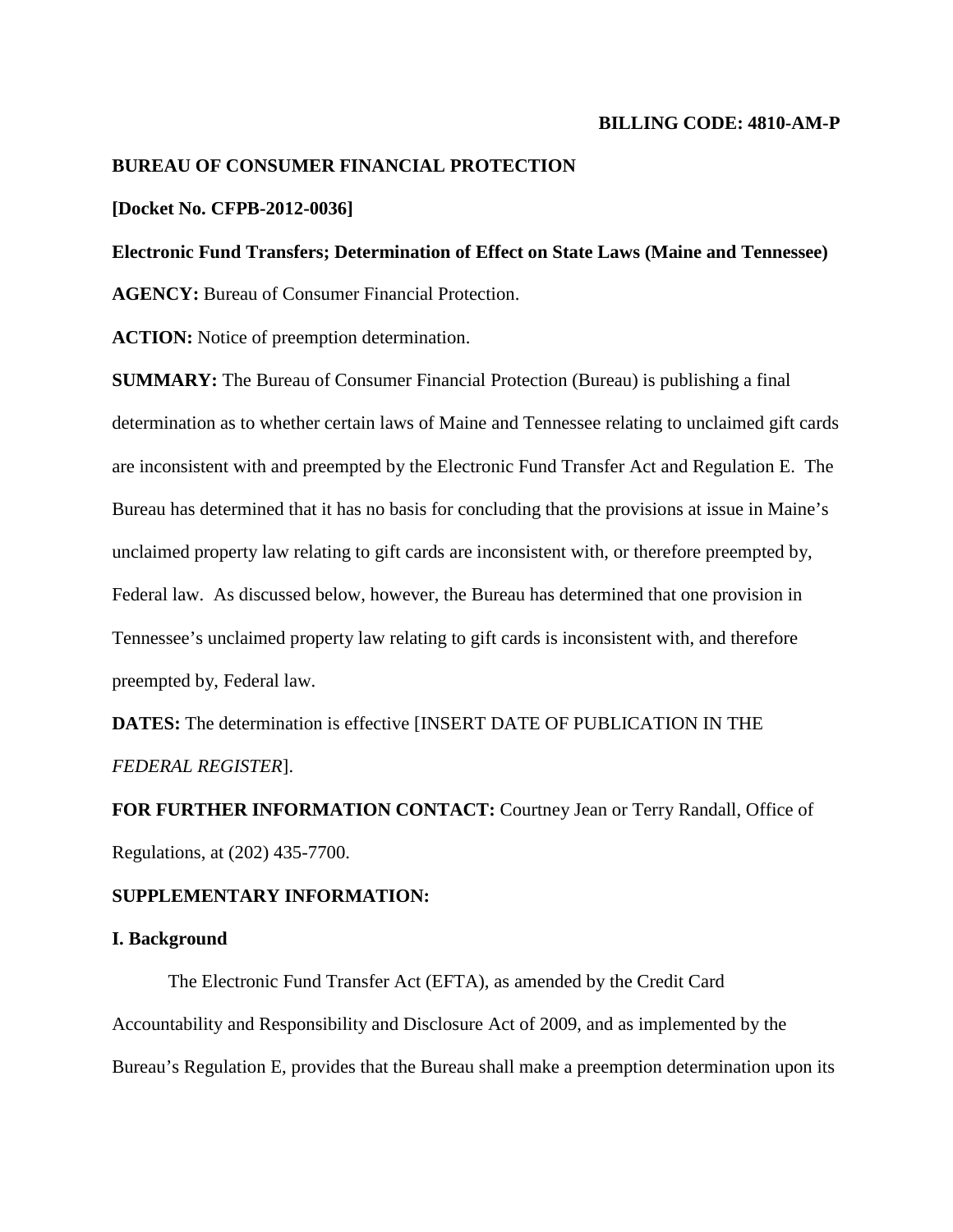own motion, or upon the request of any State, financial institution, or other interested party, as to whether any inconsistency exists between the EFTA and State law "relating to," among other things, "expiration dates of gift certificates, store gift cards, or general-use prepaid cards."[1](#page-1-0) The EFTA preempts such a State law only to the extent of any inconsistency.<sup>[2](#page-1-1)</sup> Furthermore, a State law is not considered inconsistent with the EFTA if the State law affords consumers greater protection than the EFTA.<sup>[3](#page-1-2)</sup> Regulation E specifies that State law is inconsistent with the requirements of the EFTA and Regulation E if, among other things, the State law "*requires or permits* a practice or act prohibited by the federal law."<sup>[4](#page-1-3)</sup>

The Bureau received three requests for determinations as to whether provisions in the EFTA and Regulation E (referred to hereinafter simply as "Federal law") relating to gift card expiration dates preempt certain unclaimed property law provisions in Maine, Tennessee, and New Jersey relating to gift cards.<sup>[5](#page-1-4)</sup> The Bureau published a notice of intent to make a preemption determination (the Notice) seeking public comment on the Maine and Tennessee requests on August 21, 2012. $6$  As stated in the Notice, the Bureau's view is that the New Jersey request has been rendered moot by a subsequent change in State law, and the Bureau therefore is not issuing a response.<sup>[7](#page-1-6)</sup> The Bureau has reviewed the public comments received concerning Maine's and

<span id="page-1-3"></span><span id="page-1-2"></span><sup>4</sup> 12 CFR 1005.12(b) (emphasis added).

<span id="page-1-0"></span><sup>&</sup>lt;sup>1</sup> 15 U.S.C. 1693q; 12 CFR 1005.12(b).<br>
<sup>2</sup> 15 U.S.C. 1693q.<br>
<sup>3</sup> Id.

<span id="page-1-1"></span>

<span id="page-1-4"></span><sup>&</sup>lt;sup>5</sup> The requests relating to New Jersey's and Tennessee's laws came from payment card industry representatives. Maine's Office of the State Treasurer submitted a request relating to Maine's law to the Board of Governors of the Federal Reserve System. The Board did not respond to Maine's request before the Board's powers and duties relating to consumer financial protection functions transferred to the Bureau on July 21, 2011. The Bureau thus inherited responsibility for responding to Maine's pending request. The Maine, Tennessee, and New Jersey requests are available for public inspection and copying, consistent with the Bureau's rules on disclosure of records and information. *See* <sup>12</sup> CFR Part 1070. <sup>6</sup> 77 FR 50404.

<span id="page-1-5"></span>

<span id="page-1-6"></span> $<sup>7</sup>$  The New Jersey request sought a determination as to whether Federal law preempted the application to gift cards</sup> of New Jersey's unclaimed property law, which deemed gift cards abandoned after two years of nonuse. On June 29, 2012, however, New Jersey amended its unclaimed property law to lengthen the period of nonuse after which a gift card would be presumed abandoned from two years to five years. In response to the Notice, certain commenters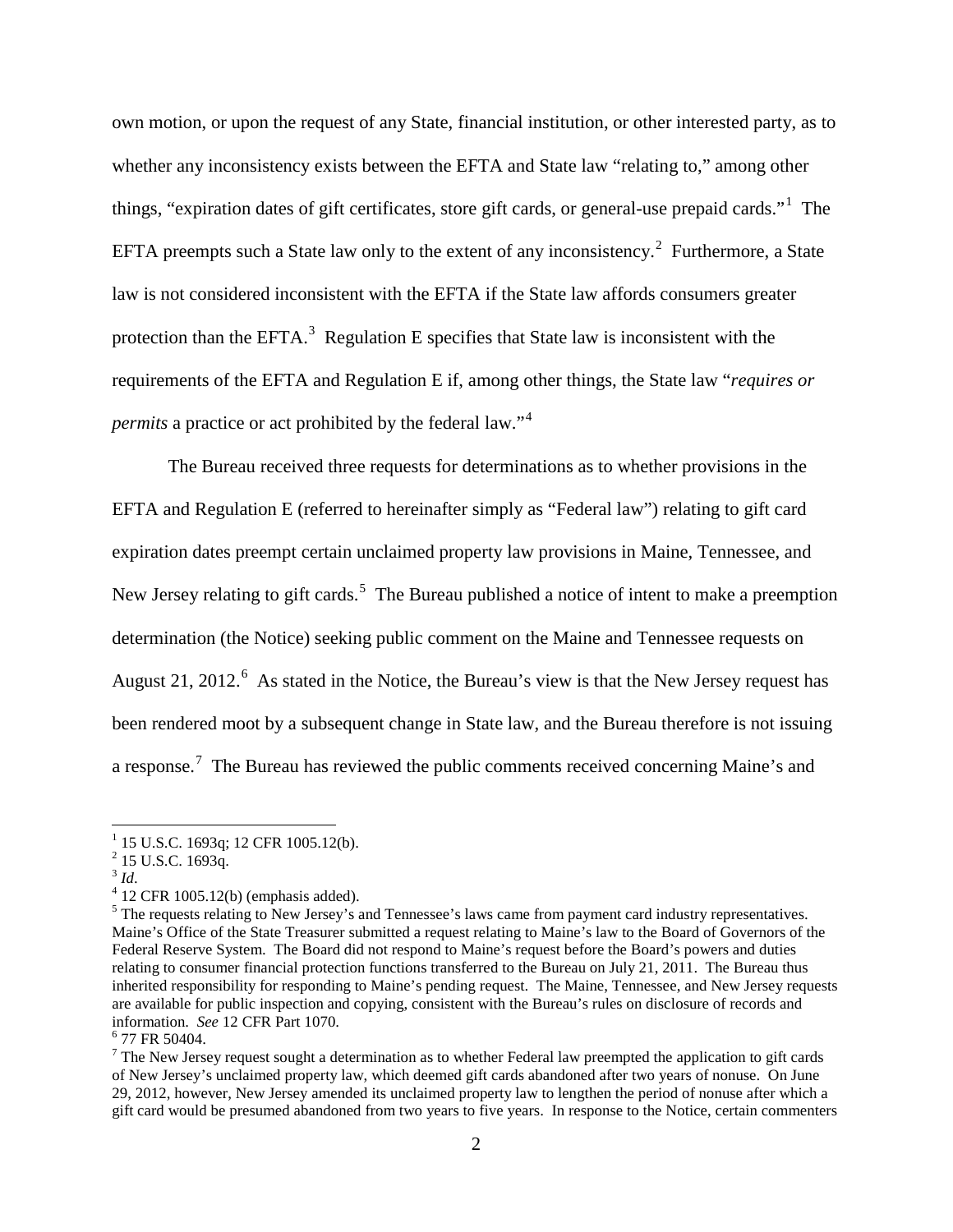Tennessee's laws in response to the Notice and has conducted additional outreach to inform its analysis. The Bureau is now publishing a final determination that it has no basis for concluding that the provisions at issue in Maine's Uniform Unclaimed Property Act (the Maine Act) relating to gift cards are inconsistent with, or therefore preempted by, the EFTA or Regulation E. As discussed below, however, the Bureau finds that one provision in Tennessee's unclaimed property law, § 66-29-116 of Tennessee's Uniform Disposition of Unclaimed (Personal) Property Act (the Tennessee Act), when applied to gift cards, is inconsistent with the EFTA and Regulation E and therefore is preempted.

### **II. The EFTA and Regulation E**

Regulation E, which implements the EFTA, generally prohibits any person from selling or issuing a gift certificate, store gift card, or general-use prepaid card with an expiration date unless certain conditions are met. $<sup>8</sup>$  $<sup>8</sup>$  $<sup>8</sup>$  First, the person must have established policies and</sup> procedures to ensure that consumers have a reasonable opportunity to purchase a certificate or card with at least five years remaining until the certificate or card expires.<sup>[9](#page-2-1)</sup> Second, the expiration date for the underlying funds must be at least the later of (i) five years after the date the certificate or card was issued (or, in the case of a reloadable card, five years after the date that funds were last loaded onto the card) or (ii) the card's expiration date, if any.<sup>[10](#page-2-2)</sup> Third, the terms of expiration (including whether, and if so when, the underlying funds expire) must be disclosed on the card, along with certain other information.<sup>11</sup> Finally, no fee or charge may be imposed on the cardholder for replacing the gift certificate or card prior to the funds' expiration

urged the Bureau to issue a determination with respect to New Jersey notwithstanding the intervening amendment to State law. However, the Bureau continues to view the original request as moot and therefore is not issuing a response.

<span id="page-2-0"></span><sup>8</sup> 15 U.S.C. 1693*l*-1(c); 12 CFR 1005.20(e). <sup>9</sup> 12 CFR 1005.20(e)(1).

<span id="page-2-1"></span>

<span id="page-2-2"></span><sup>&</sup>lt;sup>10</sup> 12 CFR 1005.20(e)(2).<br><sup>11</sup> 12 CFR 1005.20(e)(3).

<span id="page-2-3"></span>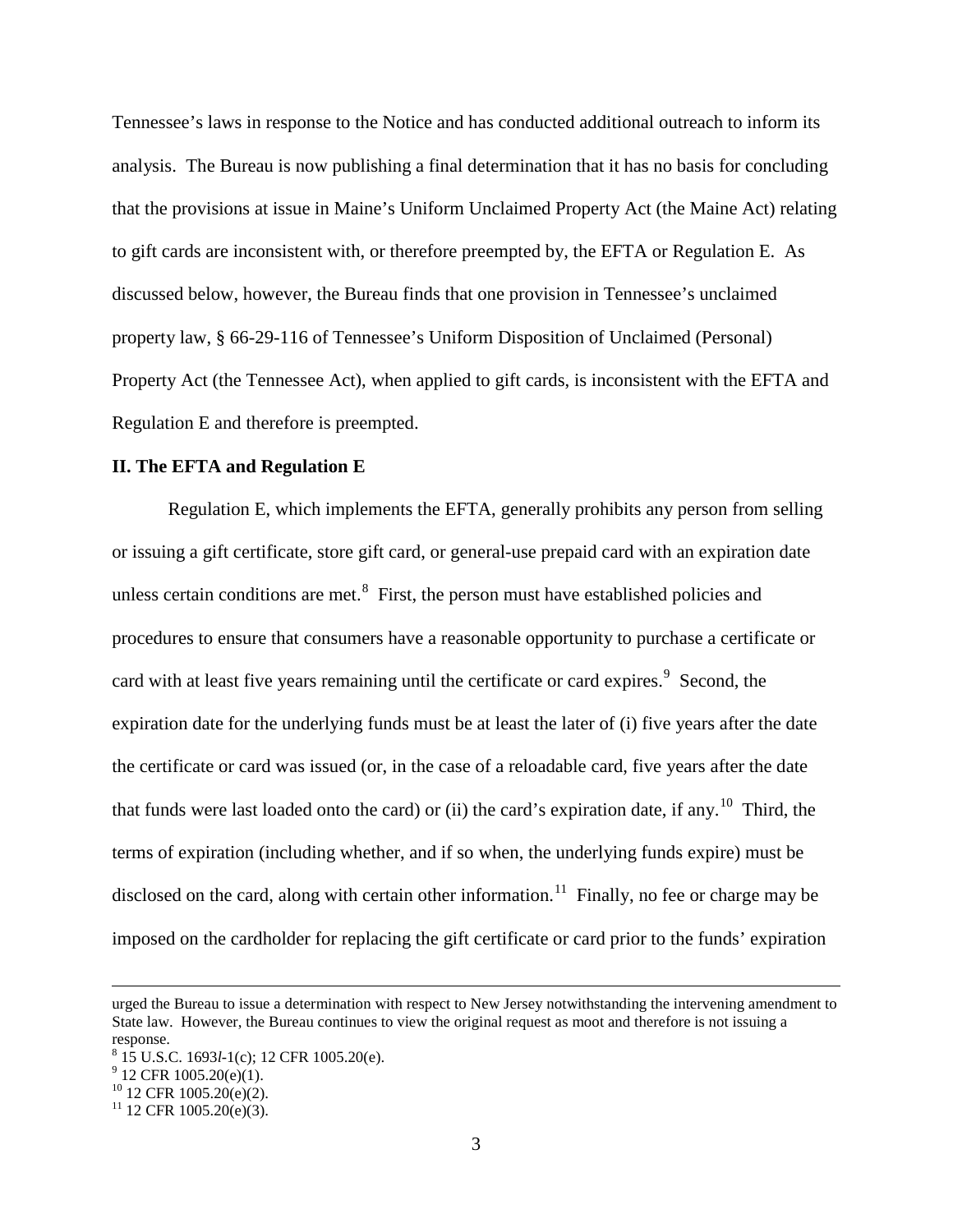date, unless the certificate or card has been lost or stolen.<sup>[12](#page-3-0)</sup>

The EFTA and Regulation E generally define a gift certificate, store gift card, and general-use prepaid card to mean a card, code, or other device that, in exchange for payment, is issued to a consumer in a specified amount primarily for personal, family, or household purposes, and that is redeemable upon presentation for goods or services.<sup>[13](#page-3-1)</sup> In some cases, the amount on store gift cards or general-use prepaid cards (but not on gift certificates) may be increased or reloaded.<sup>[14](#page-3-2)</sup> Certain categories of devices—notably gift certificates that are issued in paper form only and reloadable cards that are not marketed or labeled as gift cards or gift certificates—are not treated as gift certificates, store gift cards, or general-use prepaid cards for purposes of the EFTA or Regulation E.<sup>15</sup> For ease of reference, the gift certificates, store gift cards, and general-use prepaid cards covered by the expiration date provisions of the EFTA and Regulation E are referred to herein as "gift cards."

## **III. Overview of States' Unclaimed Property Laws as Applied to Gift Cards**

States' unclaimed property laws set forth specific periods of time after which particular categories of unclaimed personal property are deemed "abandoned" and custody of such property must be transferred from the entity holding the property to the State.<sup>16</sup> In some States, gift certificates or cards ("gift cards") are one such category of property. The categories of gift cards

<span id="page-3-0"></span><sup>&</sup>lt;sup>12</sup> 12 CFR 1005.20(e)(4). Thus, for example, a consumer may not be charged a fee to replace an expired card if the funds underlying that card have not yet expired.

<span id="page-3-1"></span><sup>&</sup>lt;sup>13</sup> 15 U.S.C. 1693*l*-1(a)(2); 12 CFR 1005.20(a). Specifically, gift certificates and store gift cards are redeemable upon presentation at a single merchant or an affiliated group of merchants for goods or services. 15 U.S.C. 1693*l*- $1(a)(2)(B)-(C)$ ; 12 CFR  $1005.20(a)(1)-(2)$ . General-use prepaid cards are redeemable upon presentation at multiple, unaffiliated merchants or may be used at automated teller machines. 15 U.S.C. 1693*l*-1(a)(2)(A); 12 CFR 1005.20(a)(3).<br><sup>14</sup> 15 U.S.C. 1693*l*-1(a)(2); 12 CFR 1005.20(a).<br><sup>15</sup> *See* 15 U.S.C. 1693*l*-1(a)(2)(D); 12 CFR 1005.20(b). The other categories of excluded devices are those useable

<span id="page-3-2"></span>

<span id="page-3-3"></span>solely for telephone services; loyalty, award, or promotional gift cards; cards not marketed to the general public; and cards redeemable solely for admissions to events or venues. See id.

<span id="page-3-4"></span><sup>&</sup>lt;sup>16</sup> Unclaimed property laws refer to the person or entity that transfers unclaimed property to the State as the "holder." In general, the "holder" is the person that is in possession of the property, or that is indebted or required to make payment to the owner of the property. *See*, *e.g.*, 33 M.R.S. § 1952.6 (2011); Tenn. Code Ann. § 47-18-127(e) (2012).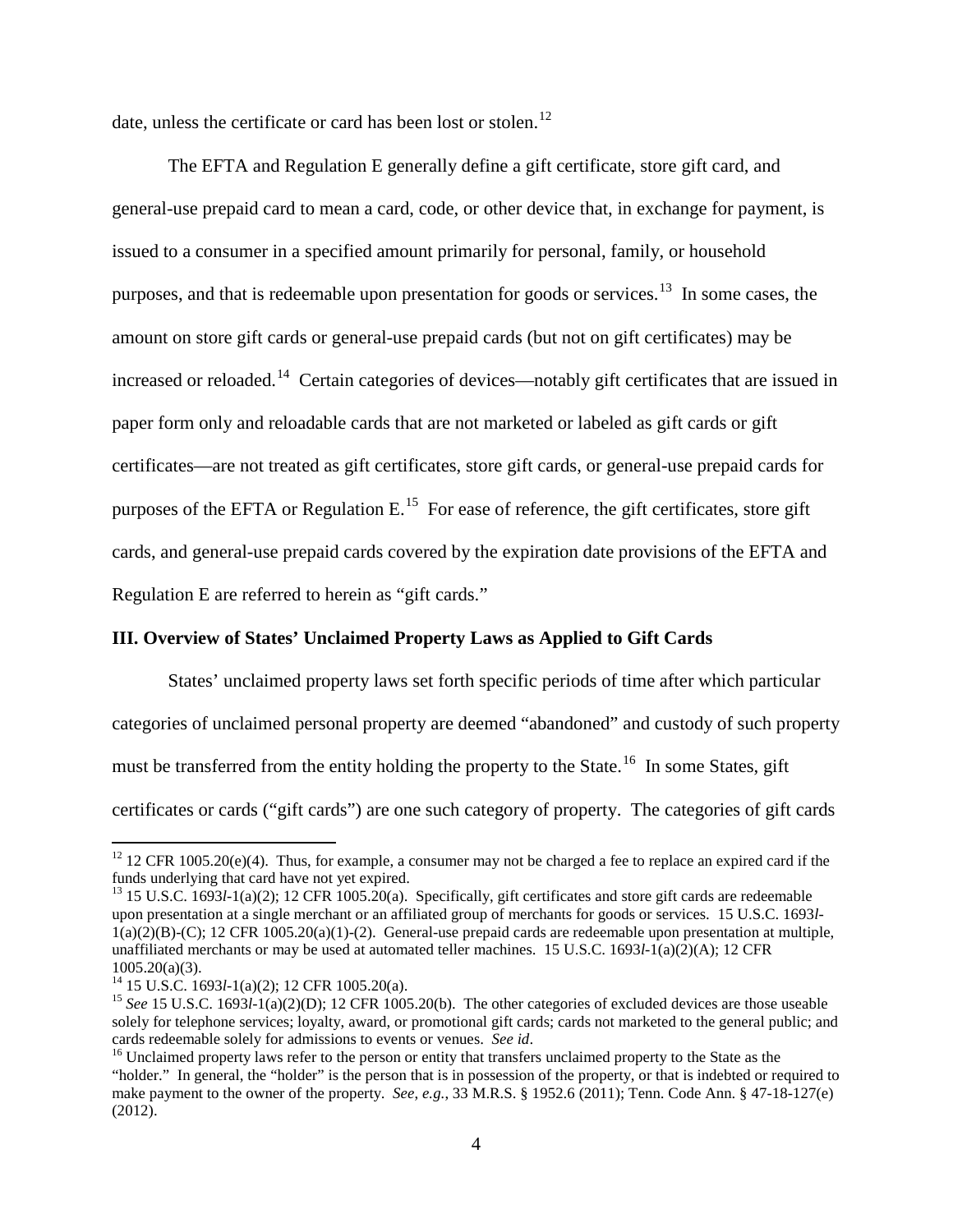covered by States' unclaimed property laws vary depending on the State, as does the length of time that a gift card must remain unclaimed before being deemed abandoned. As discussed in detail in Part V of this determination, both the Maine and Tennessee Acts deem certain categories of gift cards that are subject to the expiration-date provisions of the EFTA and Regulation E to be abandoned property as early as two years after purchase. Once a gift card has been deemed abandoned, some or all of the unused value on the card then must be transferred to the State, pursuant to procedures that, once again, vary by State.<sup>[17](#page-4-0)</sup>

According to rules of priority articulated by the Supreme Court, unclaimed intangible property (*i.e.*, including the unused value on gift cards) is presumptively subject to being transferred to the State of the last known address of the property owner. If that State does not provide for the transfer of the category of property at issue, or if the property owner's address is unknown, then custody is due to be transferred to the State of incorporation of the entity that is obligated to make payment on the property.<sup>[18](#page-4-1)</sup> The Bureau understands that for gift cards, the address of the owner (*i.e.*, the recipient) typically is unknown, and the entity obligated to make payment on the property typically is the entity that issued the gift card.<sup>[19](#page-4-2)</sup>

When unused gift card value transfers to a State, the State takes custody of the property on behalf of the gift card owner. If the gift card owner thereafter seeks to use the card, State law typically permits—but does not necessarily require—the gift card issuer to honor the card and to

<span id="page-4-0"></span><sup>&</sup>lt;sup>17</sup> States' unclaimed property laws generally provide that the abandoned property is the gift card itself. However, the physical gift card is not transferred to the State because, at the time of abandonment, the gift card is not in the issuer's possession. Instead, the unused value on the card is transferred. Some states require transfer of the entire unused value, while others require transfer of only a portion (*e.g.*, 60 percent) of the unused value. For ease of reference, the Bureau herein characterizes the property that is being transferred to the State as the "unused gift card value."

<span id="page-4-1"></span><sup>18</sup> *See Delaware v. New York*, 507 U.S. 490 (1993).

<span id="page-4-2"></span> $19$  In some circumstances, some other entity might be the "holder" of a gift card for purposes of State unclaimed property law; however, for ease of reference herein the Bureau refers to the gift card issuer as the holder. The Bureau's determinations with respect to the Maine and Tennessee Acts do not depend on what entity is the holder of a gift card.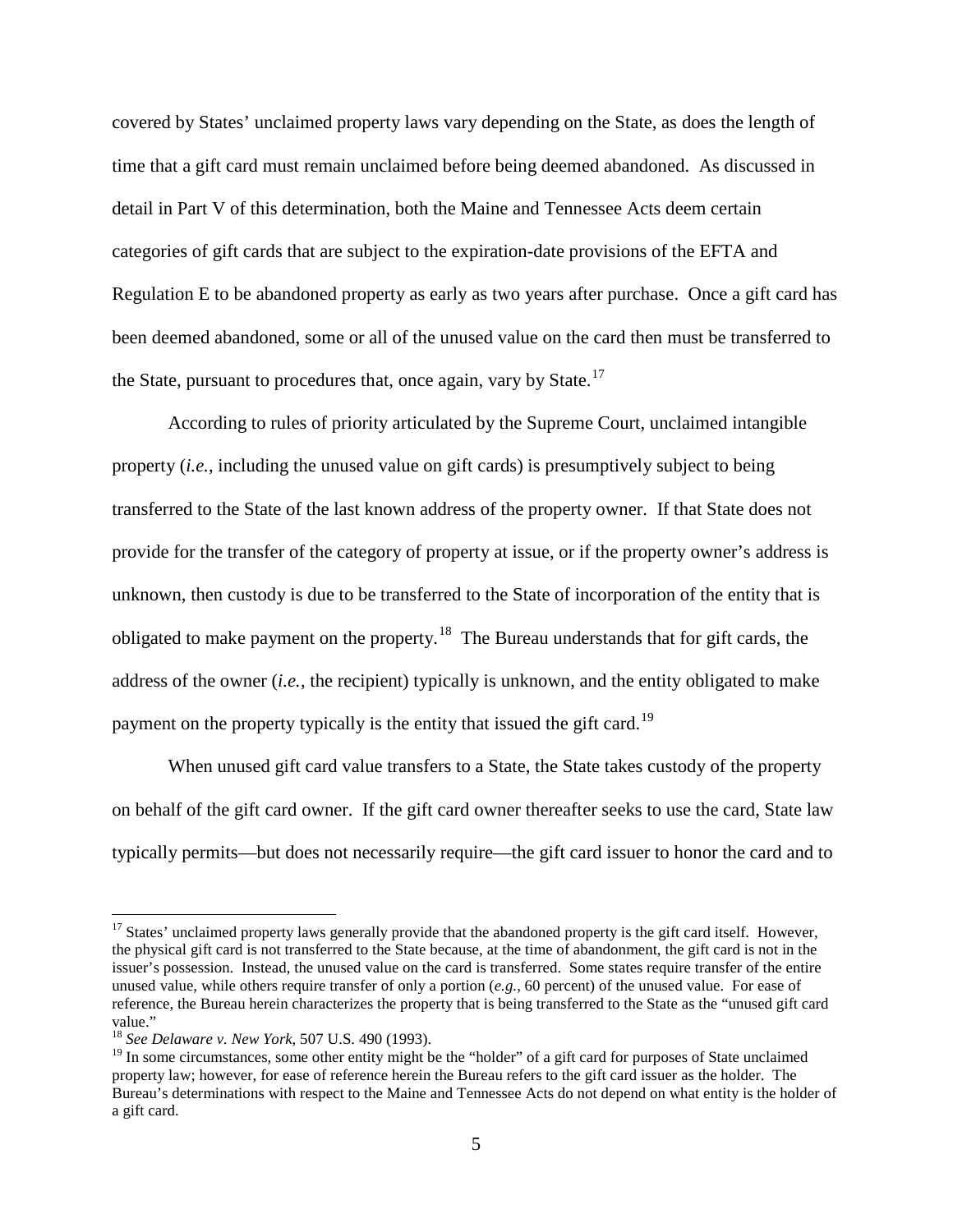seek reimbursement from the State. If the gift card issuer opts not to honor the card, the gift card owner can contact the State to attempt to reclaim the property.

The Bureau believed at the time that it issued the Notice that both the Maine and Tennessee Acts fit the general model described above. The Bureau subsequently received information indicating that the Maine Act in fact requires gift card issuers to honor gift cards indefinitely, even after the unused gift card value is transferred to the State. Details concerning the Maine and Tennessee Acts as applied to gift cards, including where they differ from the general approach set forth above, are discussed in Part V.

## **IV. Summary of Comments**

The Bureau solicited public comment on all aspects of its Notice, including on the application of the Maine and Tennessee Acts to gift cards, on the nature of any inconsistency between those laws and the expiration date provisions of the EFTA and Regulation E, and in particular on whether either of the Acts affords consumers greater protection than Federal law. The Bureau received 20 comments in response to the Notice, including two comments from consumer advocacy groups and 18 comments from gift card issuers and trade associations. All of the commenters stated that the Maine and Tennessee Acts as applied to gift cards conflict with Federal law, that they are not more protective of consumers, and that the Bureau should determine that they are preempted.<sup>20</sup> In general, commenters did not distinguish between the specifics of the Maine and Tennessee Acts. The comments thus are summarized in a general manner below.

## **A. Whether State Law Conflicts with Federal Law**

<span id="page-5-0"></span> $20$  All but two of the commenters interpreted the Maine Act, as the Bureau did in its Notice, to permit issuers to decline to honor abandoned gift cards. Thus, the bulk of the comments did not factor into their analysis of Maine law a provision of the Maine Act that requires an issuer to continue to honor gift cards even after the issuer has transferred their unused value to the State. *See* Part V.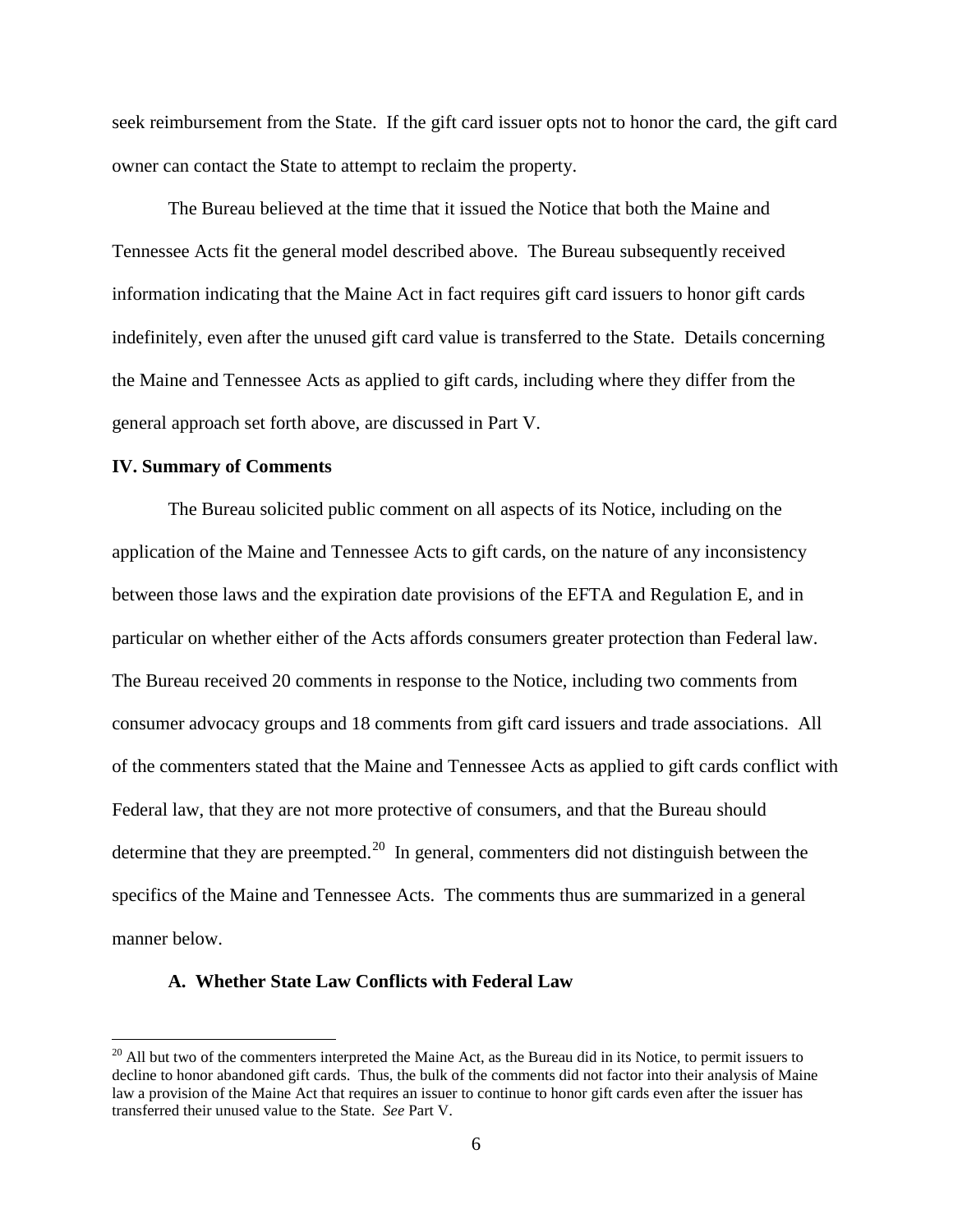In general, industry commenters stated that the Maine and Tennessee Acts as applied to gift cards conflict with the expiration date provisions of the EFTA and Regulation E. They also discussed the burdens of complying with both State and Federal law.

Most industry commenters stated that any requirement to transfer the unused value on a gift card to a State as soon as two years after card issuance conflicts with Federal law because it imposes inconsistent requirements on card issuers. The commenters noted that Federal law prohibits a person from selling or issuing a gift card with an expiration date unless the card and its underlying funds will not expire for a minimum of five years. However, pursuant to both the Maine and Tennessee Acts, issuers must transfer unused gift cards' value (*i.e.*, the underlying funds) to the State as soon as two years after issuance. The commenters stated that the Maine and Tennessee Acts and Federal law thus impose conflicting obligations on issuers to continue to honor gift cards when they have already transferred the gift card value to the State.

Other industry commenters noted that the States' gift card abandonment periods can act as *de facto* expiration dates, because consumers are unlikely to recover their property if the issuer opts not to honor the gift cards after transferring their unused value to the State. Similarly, several industry commenters noted that Maine's and Tennessee's abandonment periods conflict with Federal disclosure requirements for gift cards, which provide that any expiration date must printed on the card (*i.e.*, if no expiration date is printed, then the card cannot expire). The commenters stated that, because the Maine and Tennessee Acts require gift card issuers to transfer unused gift cards' value to the State before any disclosed expiration date, the Acts have the potential to create an undisclosed, *de facto* expiration date that conflicts with what is printed on the card.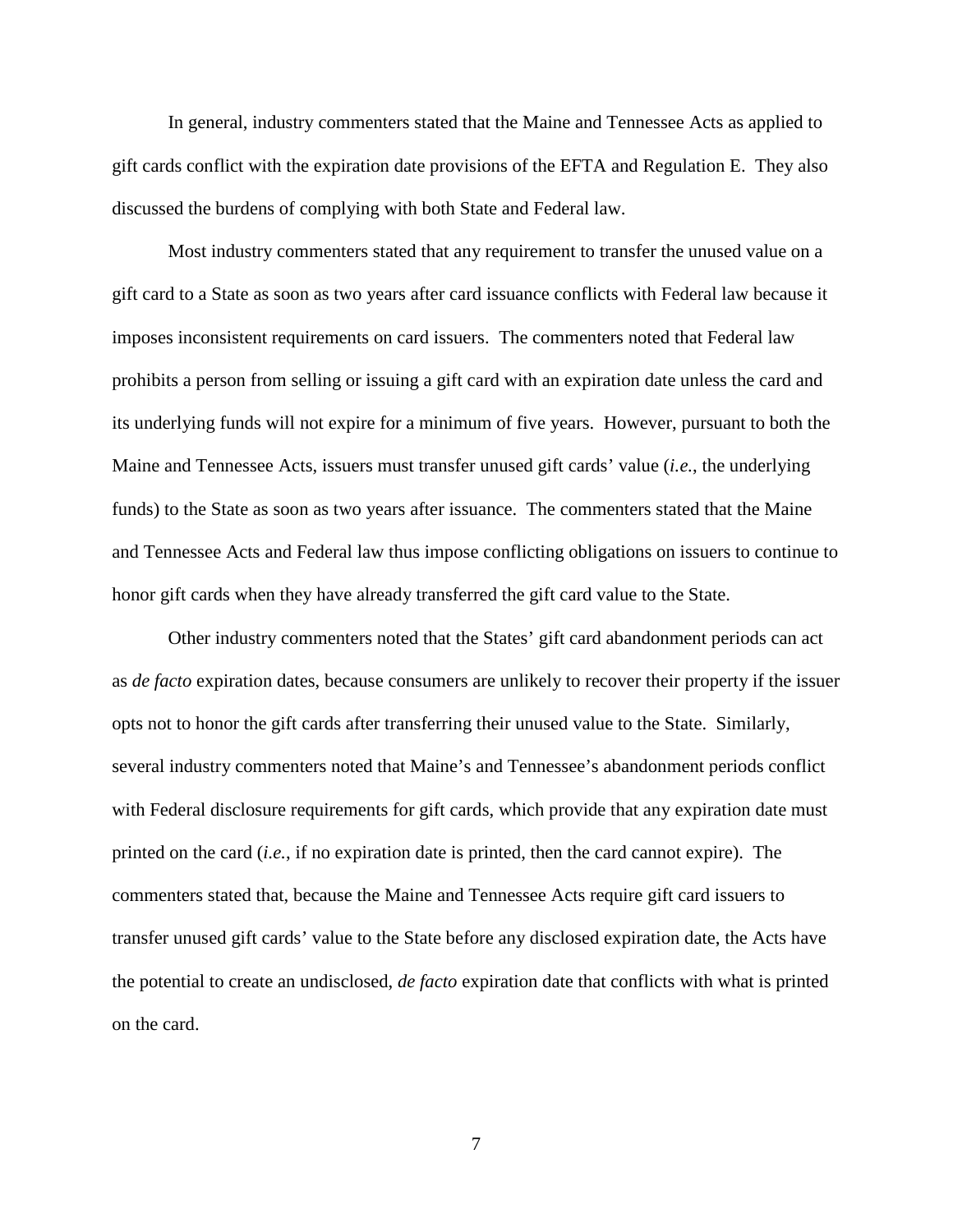In light of these arguments, industry commenters urged the Bureau to determine that the EFTA and Regulation E preempt the Maine and Tennessee Acts insofar as those Acts require transfer of unused gift cards' value sooner than the expiration date that Federal law would permit (*i.e.*, a minimum of five years or a card's expiration date, if any). Some industry commenters stated that compelling issuers to comply with both the Federal expiration date provisions and the Maine and Tennessee Acts subjects issuers to conflicting claims from States and consumers. These commenters stated that requiring issuers to honor cards and then seek reimbursement from the State raises constitutional due process concerns. Other commenters stated that it is impossible for issuers subject to the Maine or Tennessee Acts to comply with both Federal and State law as they currently exist, or that complying with both laws imposes a significant and unfair burden on issuers and could cause issuers to charge higher fees or offer fewer card types.<sup>21</sup> A few commenters noted that compelling issuers to comply with both Federal and State laws could lead to inappropriate windfalls to States. One trade association, on the other hand, stated that requiring issuers to honor abandoned cards would not significantly increase the burden on issuers, because the majority of issuers currently honor gift cards to preserve customer relationships, even if the cards' unused value has been turned over to a State.

One commenter, a consumer group, identified a different kind of conflict between Federal and State law. This commenter stated that an inconsistency arises from the issuer's option to decline to honor the card before the card may expire under Federal law. The commenter thus urged the Bureau to determine that the EFTA and Regulation E preempt State law, but only insofar as State law purports to allow issuers to decline to honor cards sooner than the cards are permitted to expire under Federal law. The commenter noted that, under this

<span id="page-7-0"></span><sup>&</sup>lt;sup>21</sup> As noted above, most commenters appeared not to realize that the Maine Act itself requires issuers to honor gift cards even after transferring their unused value to the State.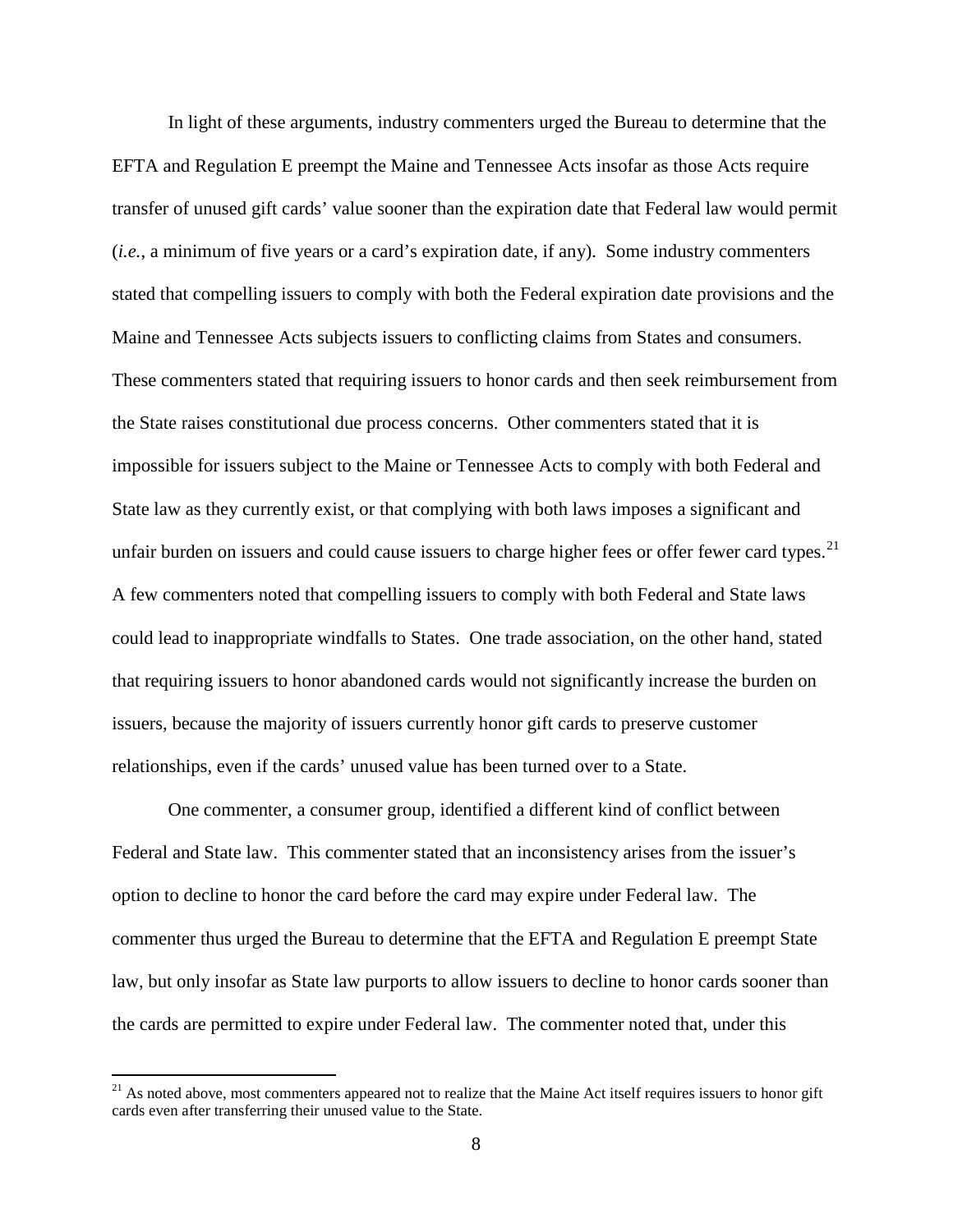approach, consumers would receive both the full protection of Federal law and whatever benefits might flow from having their unused gift cards' value transfer to the State. The commenter further stated that it would be less burdensome for issuers to request reimbursement from the State after transferring the unused value than it would be for consumers to retrieve their unclaimed property directly from the State. The commenter reasoned that issuers could request reimbursement at regular intervals, *e.g*. annually, and that issuers would have little difficulty establishing their right to reimbursement.

### **B. Whether State Law Is More Protective of Consumers**

Under the EFTA, even if there is a conflict between State law and the EFTA and Regulation E, State law is not inconsistent with the Federal law for purposes of a preemption analysis if it offers greater protections to consumers than the  $EFTA<sup>22</sup>$  However, no commenters argued that the Maine and Tennessee Acts are more protective of consumers than Federal law. Most commenters argued that Federal law is more protective of consumers than the Maine and Tennessee Acts, and two commenters stated that Maine law is equally protective of consumers as Federal law.

Those commenters who stated that Federal law is more protective of consumers cited the fact that, under Federal law, consumers are guaranteed the ability to redeem their gift cards at the point-of-sale for at least three years longer than under State law.<sup>23</sup> Both consumer group commenters, however, stated that whether Federal law is more protective depends on whether State law requires issuers to honor cards for the entire period required by Federal law. Similarly, the two commenters, both trade associations, who stated that Maine law is equally protective of consumers, reached that conclusion because, they said, Maine law prohibits expiration dates for

<span id="page-8-1"></span><span id="page-8-0"></span><sup>&</sup>lt;sup>22</sup> 15 U.S.C. 1693q.<br><sup>23</sup> As noted, all but two commenters interpreted the Maine Act, as the Bureau did in its Notice, to permit issuers to decline to honor gift cards after transferring the cards' unused value to the State.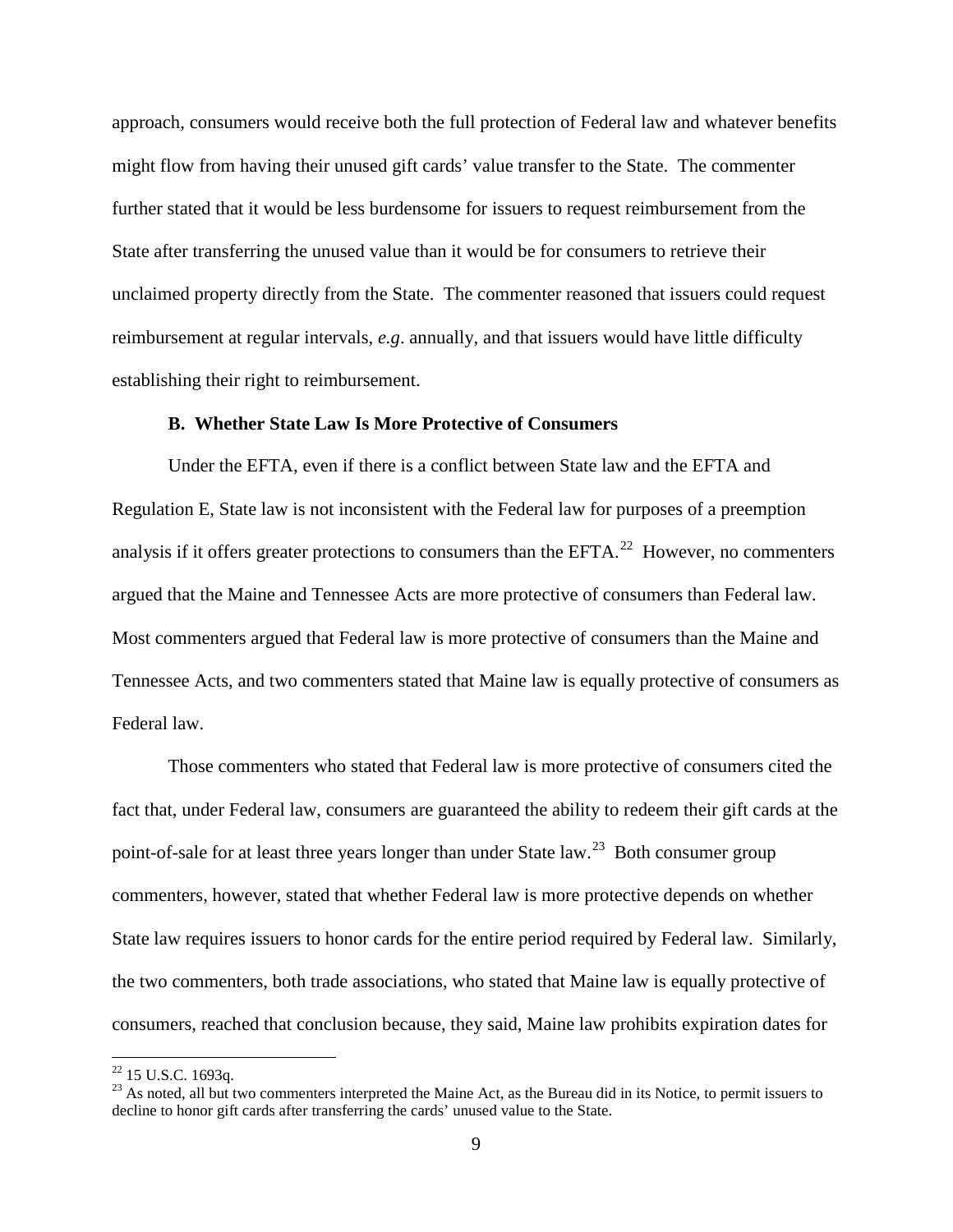gift cards. Thus, according to these commenters, under Maine law, gift cards must be honored by the retailer whenever presented, even if their unused value has already transferred to the State.

Commenters unanimously agreed that a State law that would force consumers to retrieve their unused gift cards' value from the State, rather than from the issuers, would be less protective than Federal law. The commenters believed that consumers would not often succeed in reclaiming their property (or would not even try), due to the lengthy and confusing process that they would need to navigate. For example, commenters stated that a consumer would need to (1) know that a card had been deemed abandoned and that the issuer had transferred the unused card value to a State, (2) identify the State that is holding the property, which is based on information not usually known to consumers (*e.g.*, information reported to the State by the issuer and the issuer's State of incorporation), and (3) establish ownership of the property, which could be difficult because gift card owners typically are unknown to the issuer and thus not reported to the State.

The Notice solicited comment on whether gift cards' unused value would be better protected in the custody of the State where, for example, the unused value potentially could be protected from inactivity fees, issuer bankruptcy, and expiration, or could be converted to cash for the consumer. No commenters believed that any such benefits (even assuming they occurred) would outweigh the protections provided to consumers by Federal law. Certain industry commenters noted that the potential for harm to consumers from inactivity fees or issuer bankruptcy is low because inactivity fees are rare, the risk of bankruptcy is remote, and consumers have other protections against such harms. Other commenters disputed that a twoyear abandonment period benefits consumers by providing them the indefinite ability to retrieve their gift cards' unused value from the State. These commenters noted the procedural challenges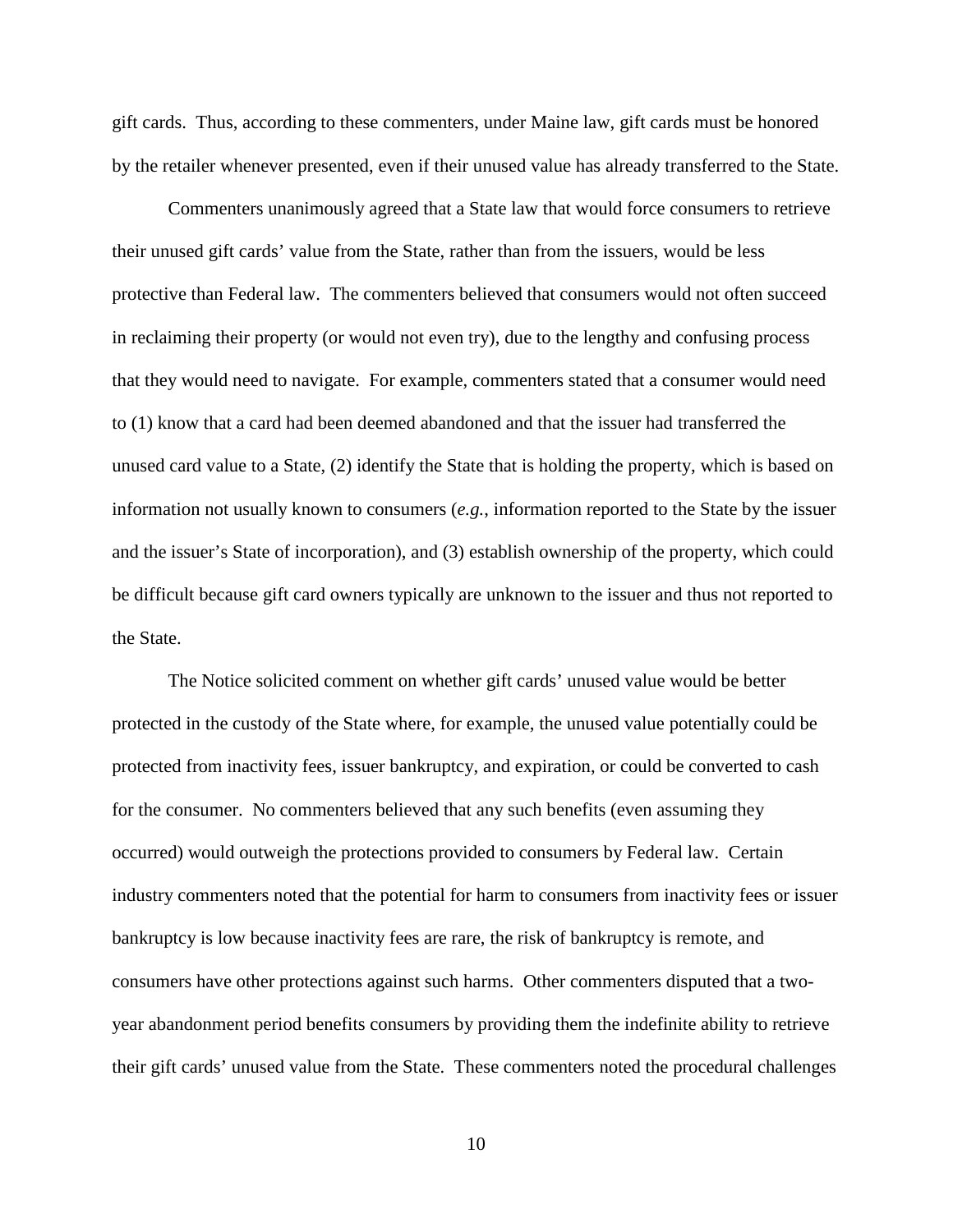discussed above. They also stated that consumers would receive the same benefit (if any) if the cards' value transferred to the State after five years of dormancy. Two issuers commented that the right to receive cash is not more protective of consumers because consumers expect to obtain merchandise, not cash, from the purchase of gift cards.

A handful of commenters urged the Bureau to determine that the EFTA and Regulation E preempt *any* State unclaimed property law pursuant to which a gift card is presumed abandoned any earlier than the earliest possible expiration permissible under Federal law. These commenters cited the benefits of a uniform, national approach. For example, one issuer stated that uniform, national standards promote stability in the financial system and protect consumers and industry from the compliance costs associated with State-by-State regulation. One trade association added that uniform, national standards reduce confusion, especially because many issuers may also be subject to other Federal regulations.

### **V. Final Determinations**

*Maine*. The Office of the State Treasurer of the State of Maine requested a determination as to whether and how the EFTA and Regulation E's provisions relating to gift card expiration dates preempt the Maine Act as applied to gift cards. After considering the relevant provisions of the EFTA and Regulation E, the Maine Act, public comments received, and further analysis, the Bureau has determined that it has no basis for concluding that the Maine Act as applied to gift cards is inconsistent with the EFTA and Regulation E or, therefore, that it is preempted.

Several provisions of the Maine Act are relevant to understanding the treatment of gift cards as abandoned property in Maine. First, § 1953 of the Maine Act provides that a gift obligation or stored-value card is presumed abandoned two years after the later of December 31 of the year in which the obligation arose or the most recent transaction involving the obligation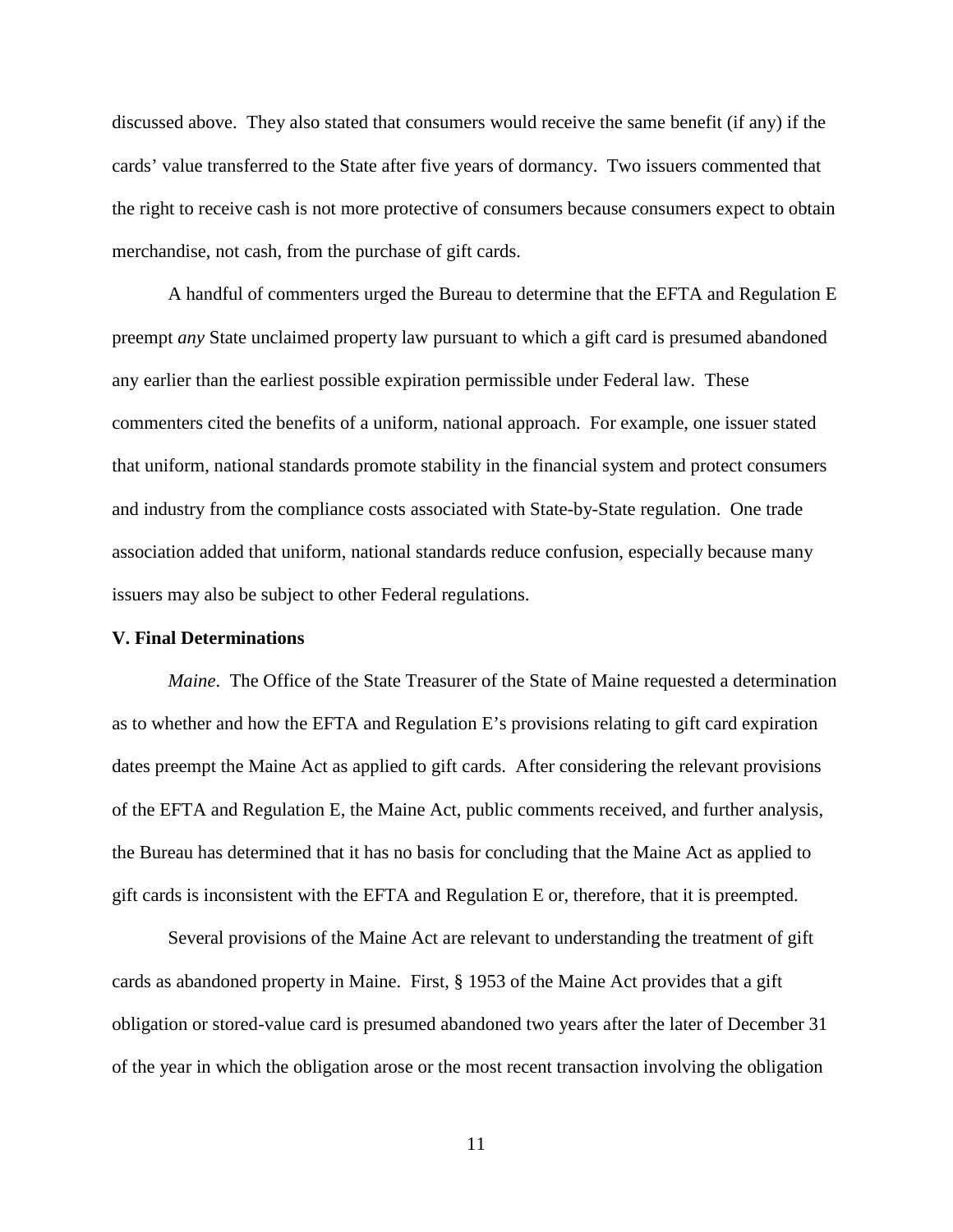or stored-value card occurred, including the initial issuance and any subsequent addition of value to the obligation or stored-value card.<sup>[24](#page-11-0)</sup> (For ease of reference, the gift obligations covered by the Maine Act are referred to herein as "gift cards.") Section 1953 of the Maine Act further provides that a period of limitation may not be imposed on an owner's right to redeem a gift card.<sup>[25](#page-11-1)</sup> Under § 1958, holders of property that Maine presumes to be abandoned as of the end of a calendar year must report and transfer the property to Maine by May 1 of the following year.  $^{26}$  $^{26}$  $^{26}$ Finally, § 1961 provides that Maine thereafter assumes custody of and responsibility for the property, and a business that has transferred such property to the State is relieved of all liability arising thereafter with respect it.<sup>[27](#page-11-3)</sup> Section 1961 further states that if a business chooses to make payment to the owner of the property, it may request reimbursement by filing a request with the State.<sup>[28](#page-11-4)</sup>

The Bureau's determination with respect to the Maine Act relies on the Bureau's communications with the Office of the State Treasurer for the State of Maine, which interprets and administers Maine's unclaimed property law. Maine's Office of the State Treasurer has advised the Bureau that, properly interpreted, the Maine Act requires a holder to continue to honor a gift card that has been presumed abandoned pursuant to the Act. The Treasurer similarly has explained that Maine does not fulfill consumers' direct requests to claim their property. Instead, if a consumer is directed to the State, the State re-directs the consumer to the gift card

<span id="page-11-0"></span><sup>&</sup>lt;sup>24</sup> 33 M.R.S. § 1953.G(2) (2011). The terms "gift obligation" and "stored value card" are defined in detail in the Maine Act and may differ in some respects from the terms "gift certificates, store gift cards, or general-use prepaid cards" as used in the EFTA. *Id*. § 1952.5-A (gift obligation); § 1952.15-A (stored-value card). Under the Maine Act, "prefunded bank cards," which generally include cards issued by a financial organization and that are usable at multiple merchants, are deemed abandoned after three years of non-use. *Id.* § 1952.12-A; § 1953.G-1.

<span id="page-11-1"></span><sup>&</sup>lt;sup>25</sup> *Id.* § 1953.G(3) ("A period of limitation may not be imposed on the owner's right to redeem the gift obligation or stored-value card.").

<span id="page-11-2"></span><sup>&</sup>lt;sup>26</sup> *Id.* § 1958. Under the Maine Act, only 60 percent of a gift card's face value is reportable as unclaimed property. *Id.* § 1953.G(1). In addition, a gift card sold on or after December 31, 2011, is not presumed abandoned if it was among those sold by an issuer that sold no more than \$250,000 in gift cards during the preceding calendar year. *Id*. § 1953.G(2). <sup>27</sup> *Id*. § 1961.2. <sup>28</sup> *Id*.

<span id="page-11-3"></span>

<span id="page-11-4"></span>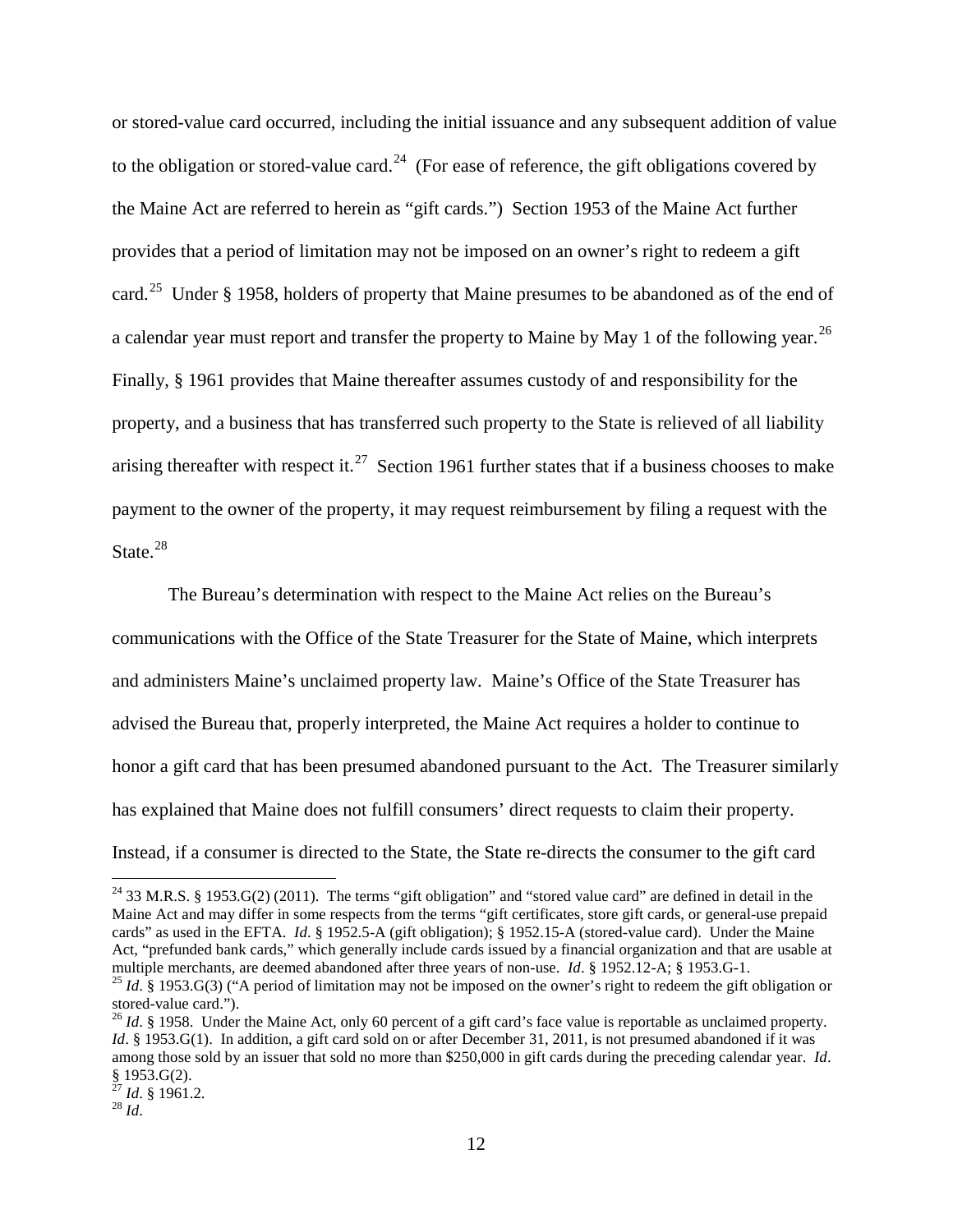issuer and informs the issuer of its obligation to honor the card. There is some apparent tension between an issuer's continuing obligation under § 1953 of the Maine Act to honor abandoned gift cards whose unused value has transferred to the State, and the more general provision in § 1961 that provides abandoned property holders the option of whether to make payment to property owners after the property has transferred to the State. However, the Bureau's determination with regard to the Maine Act is based on the interpretation of Maine law that the Treasurer has presented.

Thus, under the Maine Act, as explained by the State's Treasurer, an issuer that has transferred the unused value on an abandoned gift card to the State must honor the gift card on presentation indefinitely, and may then request reimbursement from the State. Because the Maine Act does not interfere with consumers' ability to use their gift cards at the point-of-sale for at least as long as they are guaranteed that right by the EFTA and Regulation E, the Bureau has determined that it has no basis for concluding that the provisions in Maine's unclaimed property law relating to gift cards are inconsistent with, or therefore preempted by, Federal  $law<sup>29</sup>$  $law<sup>29</sup>$  $law<sup>29</sup>$ 

In reaching its determination, the Bureau considered commenters' concerns about the burden of being required to comply both with the expiration date provision of the EFTA and the abandonment provisions of the Maine Act. The Bureau notes, however, that the Maine Act itself requires abandoned gift cards to be honored indefinitely, a fact that these commenters generally did not recognize. The Bureau also considered certain commenters' concerns that requiring an issuer to honor abandoned gift cards and then seek reimbursement, as the Maine Act does, would

<span id="page-12-0"></span> $29$  As noted, the Bureau's determination with respect to the Maine Act reflects the Bureau's understanding of how the Maine Act currently operates and is based on communications with Maine's Office of the State Treasurer. If legislative, judicial, or other official action effected a relevant change in how Maine law applied to gift cards, the Bureau could revisit its determination.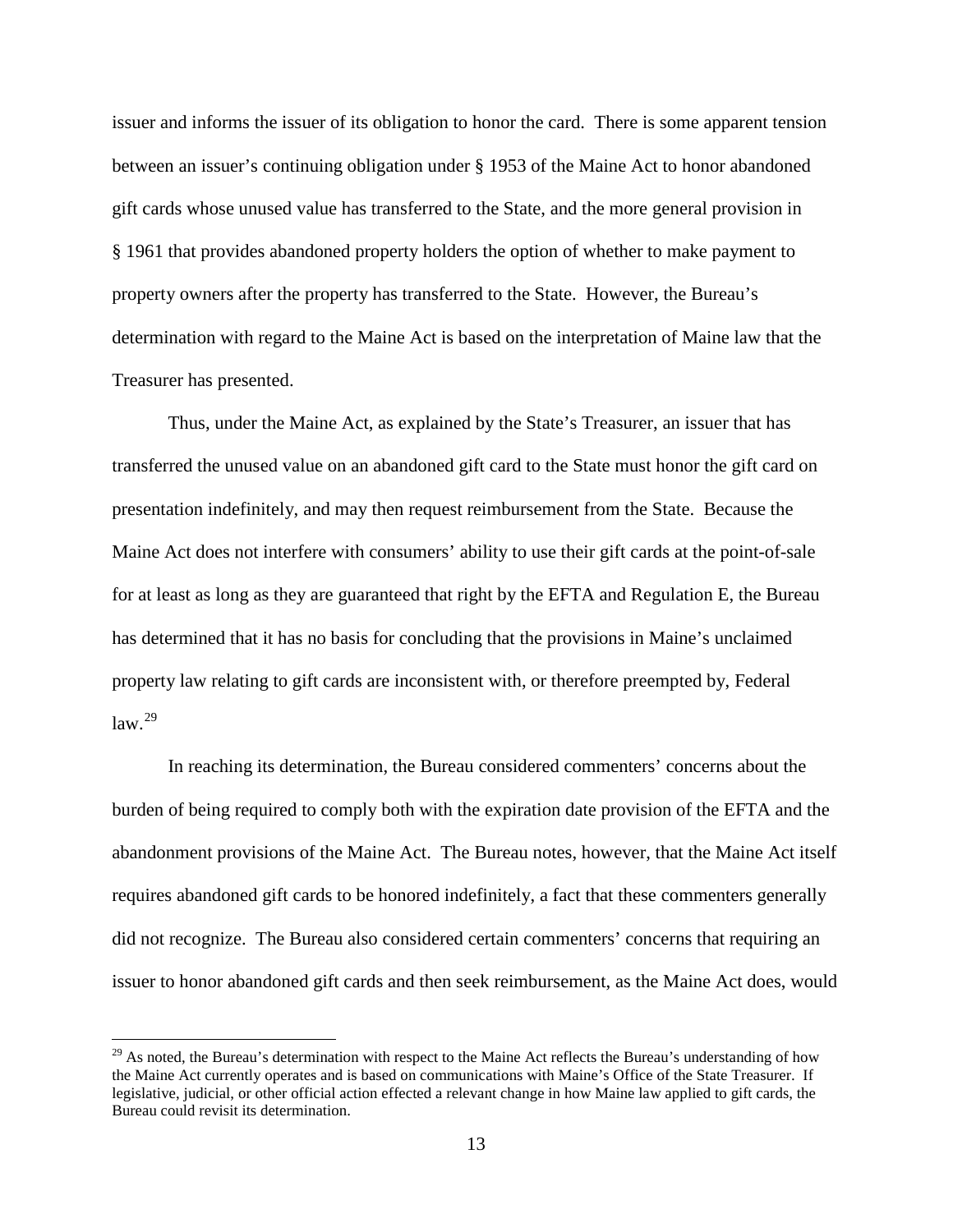raise constitutional due process issues. The Bureau expresses no view on these comments, because the Bureau's role is limited to determining whether any provisions of the Maine Act as applied to gift cards are inconsistent with the EFTA, not whether Maine's law is constitutional.

*Tennessee*. Payment card industry representatives requested that the Bureau issue a preemption determination as to whether the Tennessee Act is inconsistent with the requirement under the EFTA and Regulation E that gift cards and their underlying funds not expire sooner than five years after the date on which funds are last loaded onto the card. After considering the relevant provisions of the EFTA and Regulation E, the Tennessee Act, public comments received, and further analysis, the Bureau has determined that one provision in Tennessee's unclaimed property law, § 66-29-116 of the Tennessee Act, as applied to gift cards, is inconsistent with the EFTA and Regulation E and therefore is preempted.

As with Maine, several provisions of the Tennessee Act are relevant to understanding the treatment of gift cards as abandoned property in Tennessee. First, the Tennessee Act provides that a "gift certificate" issued in the ordinary course of an issuer's business is presumed abandoned if it remains unclaimed by the owner upon the *earlier* of: (1) the expiration date of the certificate; or (2) two years from the date the certificate was issued.<sup>[30](#page-13-0)</sup> Pursuant to Tennessee's Consumer Protection Act, the term "gift certificate" excludes prepaid cards usable at multiple, unaffiliated merchants or at automated teller machines (*i.e*., "open-loop" gift cards).<sup>[31](#page-13-1)</sup> In addition, a gift certificate is exempt from the Tennessee Act if the issuer of the

<span id="page-13-0"></span> $30$  *Id.* § 66-29-135(a)(1)-(2). Because, pursuant to the EFTA and Regulation E, gift cards sold since August 2010 may not expire sooner than five years after they are issued, the Bureau understands that § 66-29-135 of the Tennessee Act effectively provides for a two-year abandonment period for such categories of cards.

<span id="page-13-1"></span> $31$  Pursuant to Tennessee's Consumer Protection Act, the term "gift certificate" also excludes prepaid telephone calling cards and certain other categories of cards not distributed to the general public. Tenn. Code Ann. § 47-18- 127(d)-(e) (2012). Aside from the exclusion for "open-loop" gift cards and prepaid telephone calling cards, the Bureau believes that "gift certificate" for purposes of Tennessee law generally includes gift cards and other similar electronic devices. However, the scope of Tennessee's definition of "gift certificate" may differ in some respects from that of "gift card" as used elsewhere in this determination.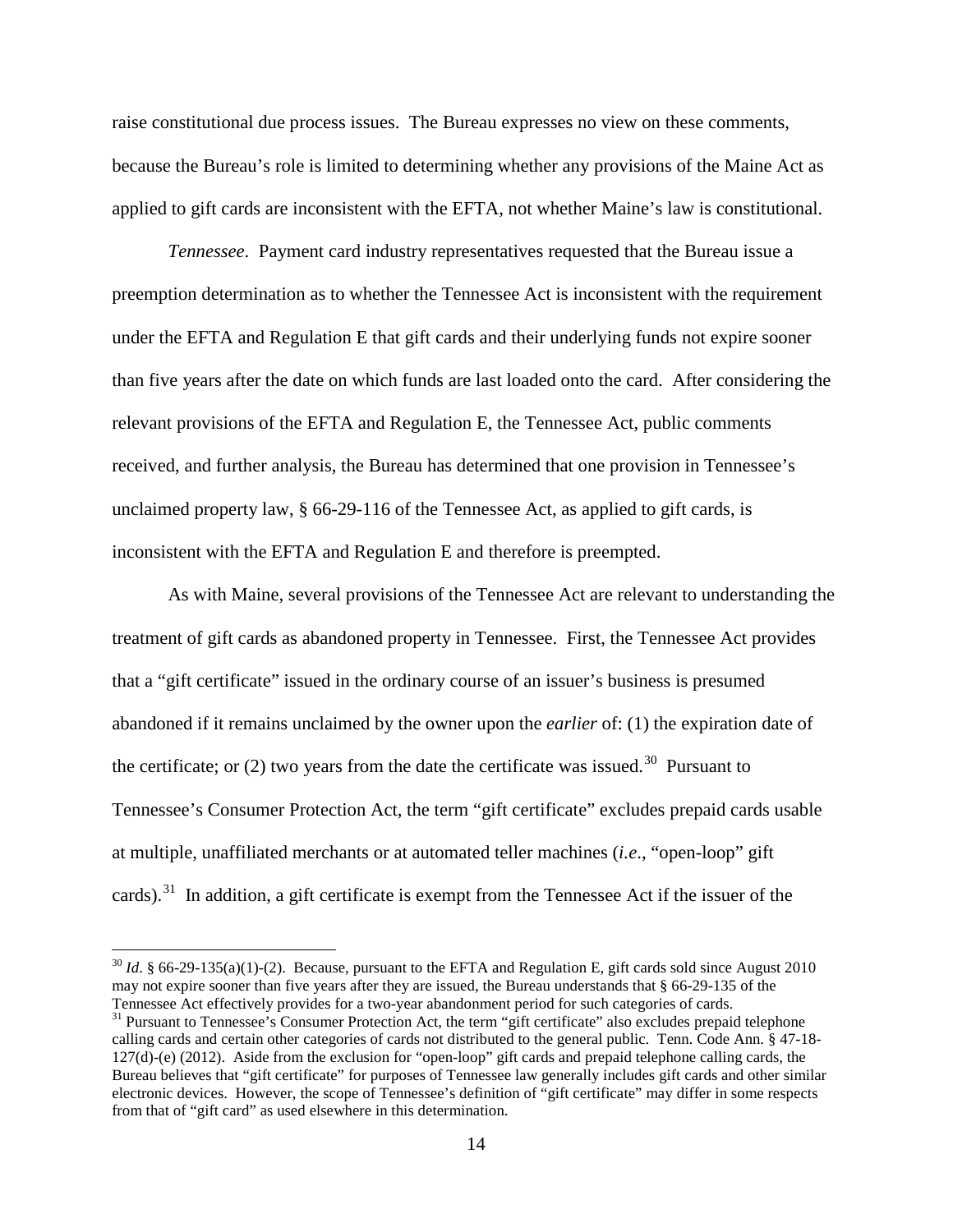certificate does not impose a dormancy charge and the gift certificate (1) conspicuously states that the gift certificate does not expire; (2) bears no expiration date; or (3) states that any expiration date is not applicable in Tennessee.<sup>[32](#page-14-0)</sup> In short, the Bureau understands that the Tennessee Act requires issuers to transfer to the State the unused value on most closed-loop gift certificates that carry dormancy charges and may expire. The Bureau's determination applies to the Tennessee Act only to the extent that the gift certificates covered by the Act overlap with the categories of gift cards for which the EFTA and Regulation E restrict expiration dates. For ease of reference, such products are referred to herein as "gift cards."

An issuer of gift cards that Tennessee presumes to be abandoned as of the end of a calendar year must report and transfer the unused cards' value to Tennessee by May 1 of the following year.<sup>33</sup> Under § 66-29-116 of the Tennessee Act, Tennessee thereafter assumes custody and responsibility for the property, and the person that transferred the unused gift card value to the State is relieved of all liability to the extent of the value transferred for any claim that may later arise with respect to the property. Section 66-29-116 further provides that a person that has transferred gift cards' unused value to Tennessee may elect to honor the cards and may request reimbursement by filing a request with the State.

Thus, unlike the Maine Act, the Tennessee Act does not require issuers to honor abandoned gift cards after issuers have transferred the cards' unused value to Tennessee. The Bureau thus understands that, if an issuer were to decline to honor the gift cards, as permitted by § 66-29-116, consumers could attempt to reclaim their property by submitting an unclaimed

<span id="page-14-1"></span><span id="page-14-0"></span> $\frac{32}{31}$  *Id*. § 66-29-135(c).<br> $\frac{33}{1}$  *Id*. § 66-29-113(e). The value presumed abandoned is the price paid by the purchaser, except that for gift certificates issued after December 31, 1996, and redeemable in merchandise only, the value presumed abandoned is 60 percent of the purchase price. *Id*. § 66-29-135(b). The Bureau notes that a Tennessee trial court held in 2001 that Tennessee law requires transfer only of the right to claim merchandise by using the gift card (*i.e*., not a transfer of the unused value). *Service Merchandise Co. v. Adams*, No. 97-2782-III, 2001 WL 34384462 (Tenn. Ch. Ct. June 29, 2001). However, the Tennessee Department of Treasury's Unclaimed Property Division has informed the Bureau that Tennessee requires the transfer of the unused value.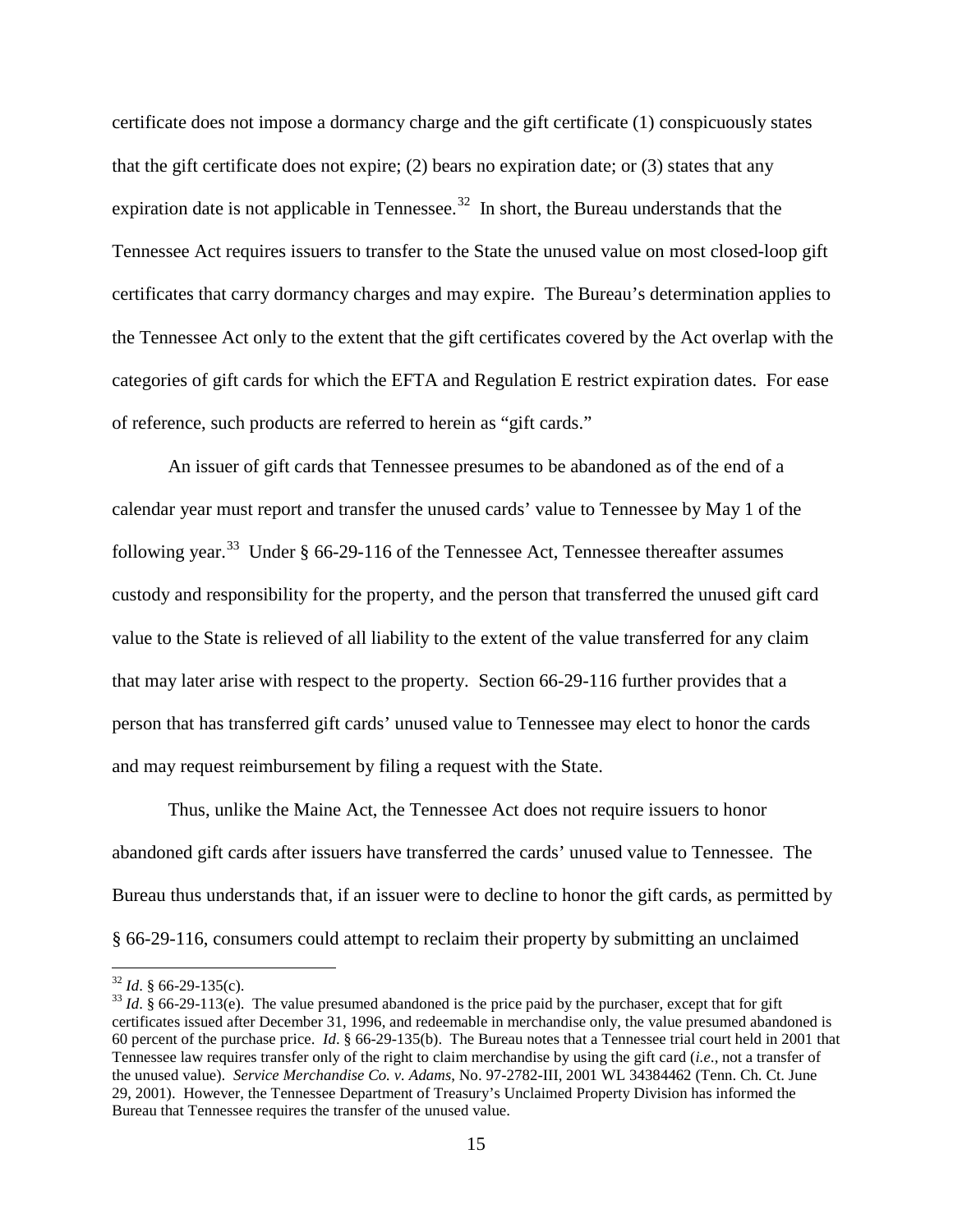property claim form to Tennessee's Department of Treasury. To properly submit an effective claim, consumers would need to determine that Tennessee is the appropriate State to contact and would need to establish ownership of the property by supplying sufficient documentation to the State. Consumers then most likely would need to wait at least several weeks to receive their property. [34](#page-15-0)

The Bureau finds that § 66-29-116 of the Tennessee Act as applied to gift cards is inconsistent with the EFTA and Regulation E and therefore is preempted. Specifically, the Bureau finds that § 66-29-116 of the Tennessee Act is inconsistent with Federal law because, by permitting issuers to decline to honor gift cards as soon as two years after issuance and relieving them of liability to consumers for the property, the effect of this provision is to permit cards and their underlying funds to expire sooner than is permitted under the EFTA and Regulation E. Section 66-29-116 of the Tennessee Act thus permits an act or practice that is prohibited by the Federal law.

In reaching this conclusion, the Bureau has considered whether § 66-29-116 of the Tennessee Act, as applied to gift cards, is more protective of consumers than Federal law. The Bureau has concluded that it is not, because the Bureau has not identified any consumer benefit flowing from an issuer's ability to decline a gift card at the point-of-sale sooner than the card and its underlying funds are permitted to expire under Federal law. The Bureau notes that any benefits a consumer might experience from having a gift card treated as abandoned property would result from the transfer of the unused gift card value to the State, not from an issuer's declining to honor the card.<sup>[35](#page-15-1)</sup>

<span id="page-15-0"></span><sup>&</sup>lt;sup>34</sup> See Tennessee Department of Treasury Unclaimed Property, Frequently Asked Questions, http://treasury.tn.gov/unlcaim/faq/html.

<span id="page-15-1"></span> $35$  Similarly, the Bureau concludes that its determination that § 66-29-116 of the Tennessee Act is not more protective of consumers than the EFTA and Regulation is not inconsistent with the judicial decision discussed in the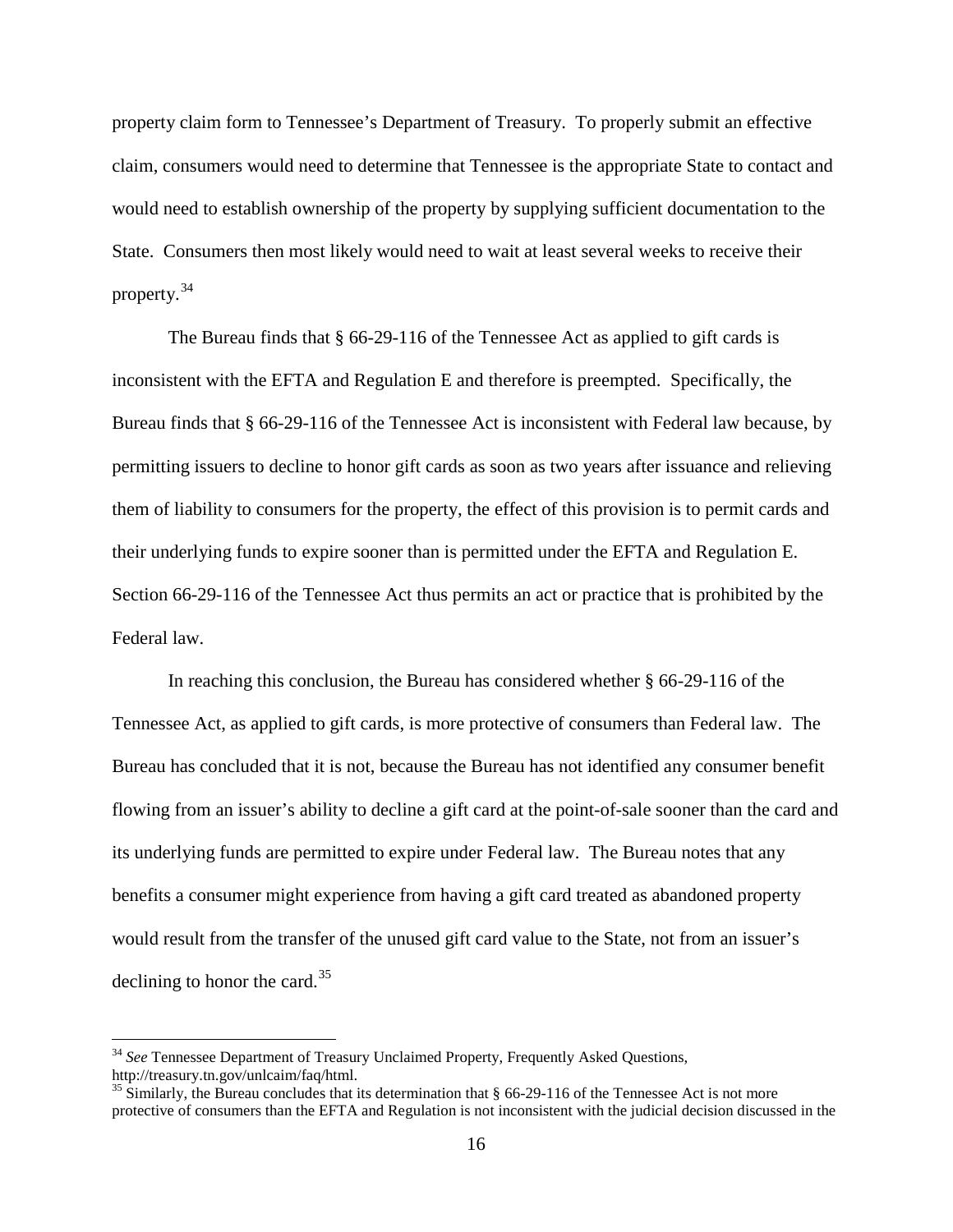For the reasons stated above, the Bureau finds that the Tennessee Act is inconsistent with the EFTA and Regulation E and therefore is preempted to the extent that it permits issuers to refuse to honor gift cards sooner than the gift cards and their underlying funds are permitted to expire under Federal law.<sup>[36](#page-16-0)</sup> In reaching this determination, the Bureau acknowledges commenters' concerns that the requirement both to transfer the unused value from abandoned gift cards to the State while at the same time complying with the EFTA and Regulation E imposes possibly burdensome obligations on gift card issuers. However, the primary concern of the relevant provision of the EFTA is to ensure that consumers will be able to use their gift cards for the prescribed periods of time. So long as consumers can continue to use their cards at the point-of-sale for as long as Federal law guarantees, the fact that issuers may face an increased burden or cost to comply with both Federal law and the Tennessee Act—at least to the degree of burden the commenters discussed—does not change the Bureau's conclusion. Also, as with Maine, the Bureau expresses no opinion on the constitutional due process concerns raised by certain commenters, because the Bureau's role is solely to determine whether State law inconsistent with the requirements of the EFTA and Regulation E, not to determine whether State law is constitutional. In this regard, the Bureau notes that its determination is limited to the conclusion that § 66-29-116 of the Tennessee Act, as applied to gift cards, is preempted, and the

 $\overline{a}$ 

<span id="page-16-0"></span>Bureau's Notice. That case, in which the U.S. Court of Appeals for the Third Circuit upheld a decision by the U.S. District Court for the District of New Jersey that declined to preliminarily enjoin the application to gift cards of New Jersey's unclaimed property law, weighed the benefits to consumers of New Jersey's unclaimed property scheme for gift cards. In finding that the plaintiffs were unlikely to prove that Federal law preempted New Jersey's unclaimed gift card law, the court emphasized several possible benefits to consumers of having their unused gift card value transfer to the State that, in the court's view, weighed in favor of a conclusion that New Jersey law was more protective of consumers than the EFTA and Regulation E. *See N.J. Retail Merchants Ass'n* v. *Sidamon-Eristoff,* 669 F.3d 374 (3d Cir. 2012), *reh'g denied* (3d Cir. Feb. 24, 2012). Because the Bureau's preemption determination with respect to Tennessee law applies to the provision of Tennessee law that permits issuers to decline to honor abandoned gift cards at the point-of-sale, rather than to the provision that requires unused gift card value to be transferred to the State, the purported benefits of any such transfer are not germane to the Bureau's decis  $36$  The Bureau's determination with respect to the Tennessee Act reflects the Bureau's understanding of how the Tennessee Act currently operates and is based in part on communications with the Tennessee Department of Treasury's Unclaimed Property Division. If legislative, judicial, or other official action effected a relevant change in how Tennessee law applied to gift cards, the Bureau could revisit its determination.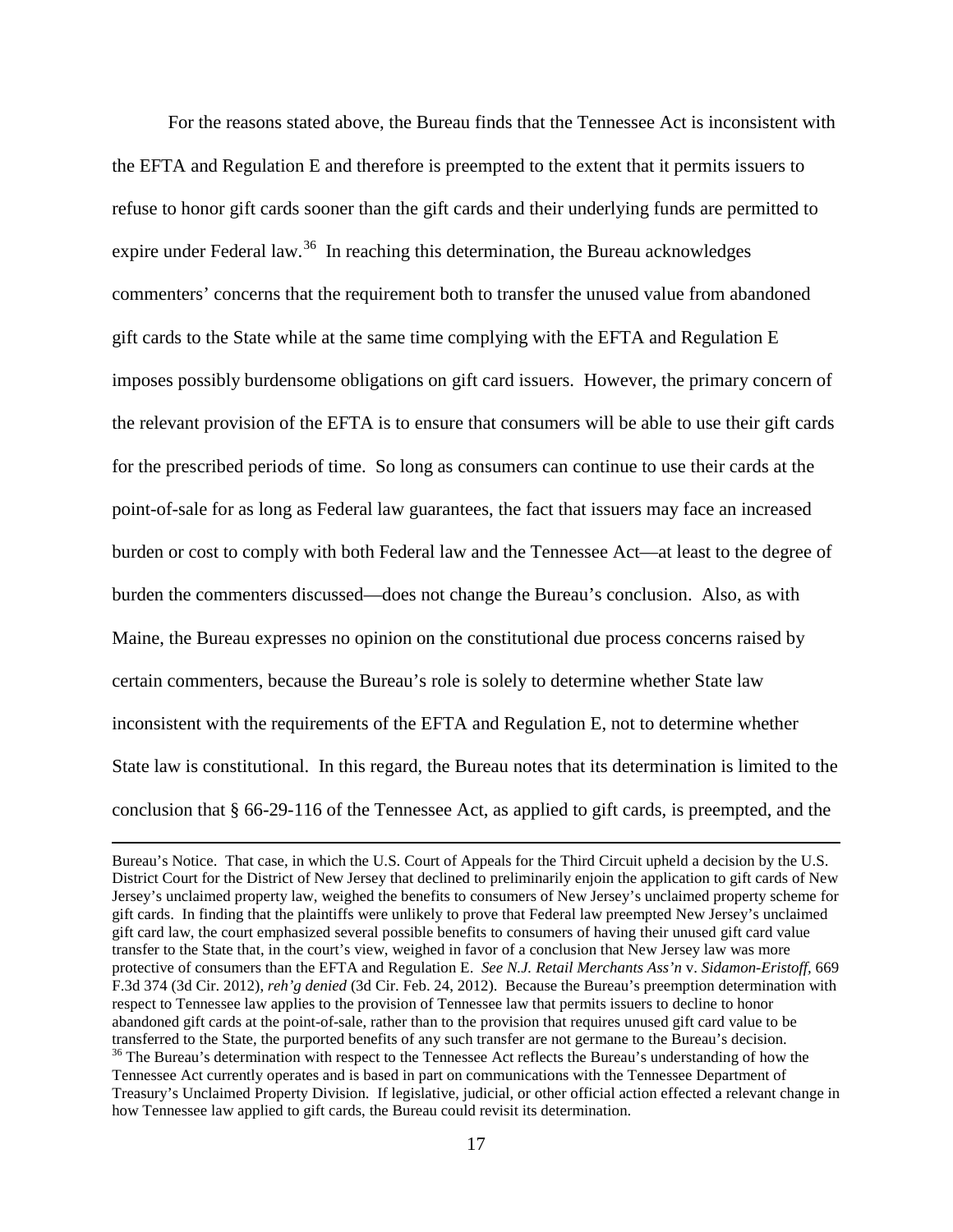Bureau does not otherwise opine on how the Tennessee Act should apply to gift cards in light of this determination.

This is an official staff interpretation of Regulation E, issued pursuant to § 1005.12(b) of Regulation E. The Bureau believes that the nuances of States' unclaimed property laws warrant independent consideration of whether a particular State's unclaimed property law as applied to gift cards is inconsistent with and preempted by the EFTA and Regulation E. Thus, notwithstanding certain commenters' requests that the Bureau set forth a uniform, national standard, this determination is limited to the facts and issues discussed above and does not constitute a determination with respect to the laws of any other States.

### **List of Subjects**

## *12 CFR Part 1005*

Banking, Banks, Consumer protection, Credit unions, Electronic fund transfers, National banks, Remittance transfers, Reporting and recordkeeping requirements, Savings associations.

#### **Preemption determination**

The following order sets forth the preemption determination, which also will be reflected in Supplement I to Part 1005—Official Interpretations.

#### **Order**

Pursuant to § 1639q of the Electronic Fund Transfers Act (EFTA) and § 1005.12(b) of Regulation E, the Bureau has determined that § 66-29-116 of Tennessee's Uniform Disposition of Unclaimed (Personal) Property Act (the Tennessee Act) is preempted by the EFTA and Regulation E to the extent that the Tennessee Act permits gift certificates to be declined at the point-of-sale sooner than the gift certificates and their underlying funds are permitted to expire under § 1005.20(e) of Regulation E. The Bureau's determination applies only with respect to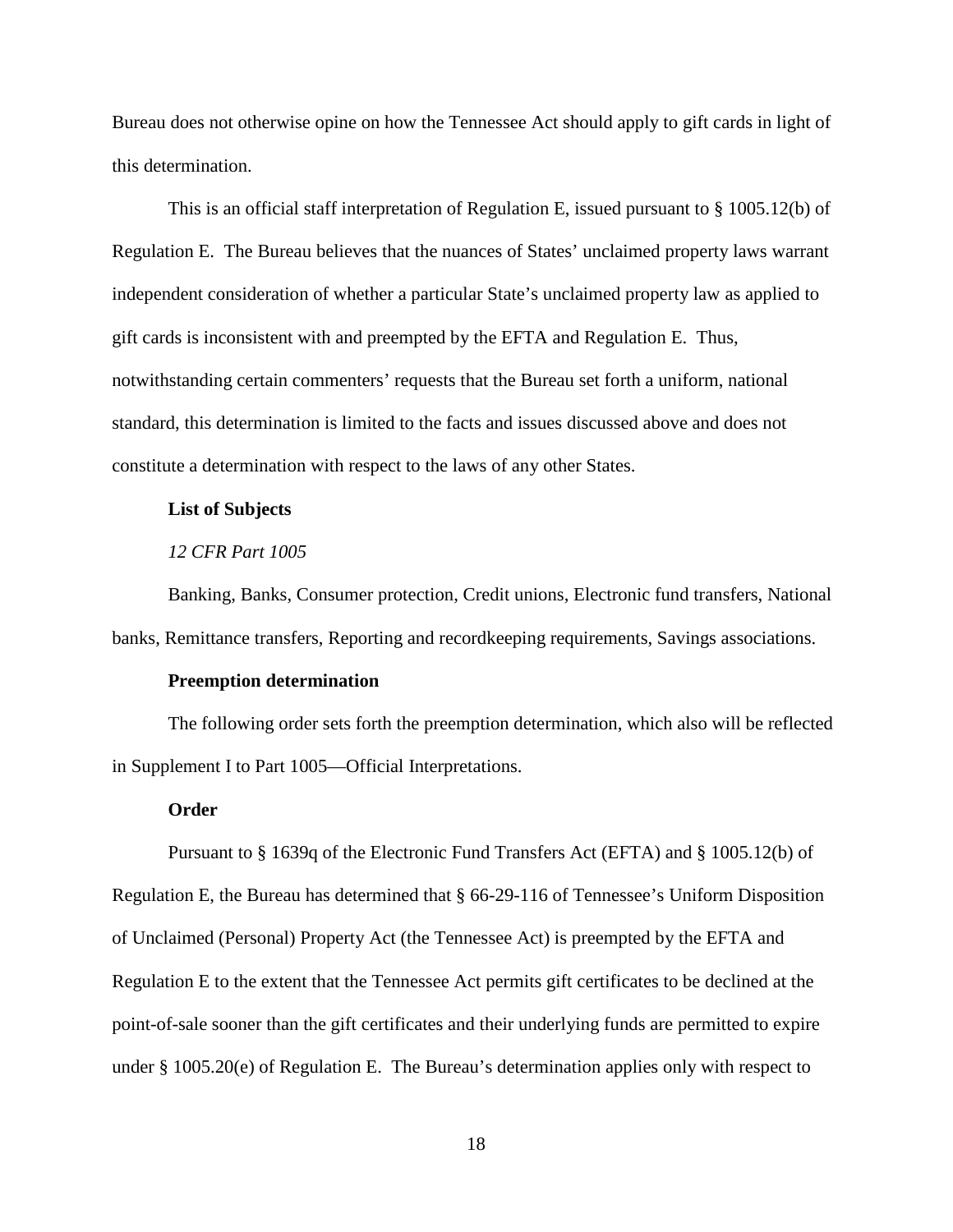those devices that are gift certificates, store gift cards, and stored-value cards, as defined in 12 CFR § 1005.20(a), and are also covered by the Tennessee Act.